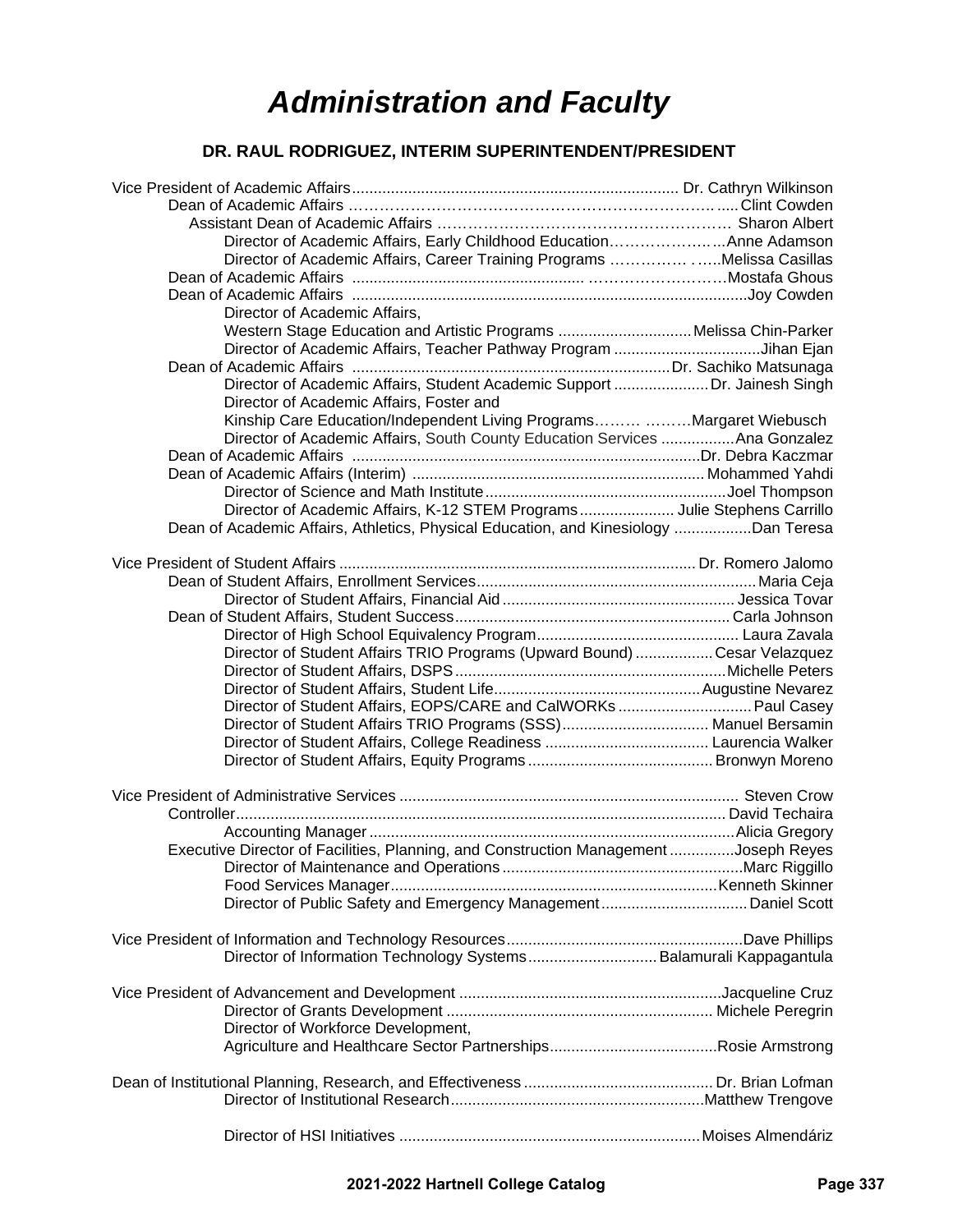**ADAMS, LAWRENCE** 

Political Science BA, CSU Chico MA, St. John's University

#### **ADAMSON, ANNE**

Director of Academic Affairs, Early Childhood Education BS, Fresno State University MA, National University

#### **AINSWORTH, CYNTHIA**

Librarian BA, Chapman University MLIS, San Jose State University

#### **ALBERT, SHARON**

Assistant Dean of Academic **Affairs** AA, Monterey Peninsula College BS, Golden Gate University MA, San Jose State University

#### **ALEXANDER, MITZI**

**Counselor** BA, CSU Fresno M.Ed., Cal Poly San Luis Obispo

### **ALMENDARIZ, MOISES**

Director of HSI Initiatives BA, Angelo State University MA, Our Lady of the Lake **University** 

#### **ALMODOVAR, MAYRA**

Early Childhood Education BFA, Ed.D., University of **Massachusetts** MS, Pratt Institute

**ANDERSON, TONY**  Counselor BS, MA, San Jose State University

#### **ARMSTRONG, ROSIE**

Director of Workforce Development, Agriculture and Healthcare Sector Partnerships BA, UC Santa Barbara

### **ARTEAGA, SONIA**

Computer Science BA, San Diego State University Ph.D., UC Santa Cruz

#### **BARMINSKI, ROBERT**

Geology/Oceanography BS, Sul Ross State University MS, San Jose State University, Moss Landing Laboratories

#### **BECK, JAMES C.**

English as a Second Language BA, Cal Poly San Luis Obispo MA, San Jose State University

#### **BERSAMIN, MANUEL**

Director of Student Affairs, TRIO Programs (SSS) BA, UC Irvine MA, Stanford University

#### **BERTOMEN, LINDSEY**

Administration of Justice BS, Roger Williams University MS, CSU East Bay

### **BEYMER, DAVID**

Physical Education BS, Central Washington University MS, University of Arizona

**BOATES, TAMMY**  Early Childhood Education BA, MS San Diego State **University** 

**BRANDT, EMILY**  Respiratory Care Practitioner AAS, Tyler Junior College BS, Boise State University

# **BRAVO, GABRIEL**

Counselor BA, UC Berkeley MA, San Jose State University

**BUTLER, JAMES Mathematics** BS, San Diego State University MS, CSU Hayward

#### **CALVERT, PETER**

**Business** BA, University of Massachusetts/ Boston State MBA, Golden Gate University

**CASEY, PAUL**  Director of Student Affairs, EOPS/CARE and CalWORKS AA, Hartnell College BS, University of San Francisco MS, University of La Verne

# **CEJA, MARIA**

**CASILLAS, MELISSA**  Director of Academic Affairs, Career Training Programs

BA, UC Santa Barbara

Dean of Student Affairs BA, CSU Monterey Bay MA, CSU, Sacramento MA, San Jose State University

#### **CHIN-PARKER, MELISSA**

Director of Academic Affairs, Western Stage Education and Artistic Programs BS, CSU Sacramento

#### **COLLINS, MATT**

Physical Education BA, Sonoma State University MA, Saint Mary's College

**CONTRERAS, LETICIA Mathematics** 

BA, CSU Stanislaus MS, Cal Poly San Luis Obispo

# **CORIA, JOSE**

Computer Science BS, UCLA MS, Naval Postgraduate School

**COWDEN, CLINT**  Dean of Academic Affairs BS, M.Ag.Ed., Cal Poly San Luis

Obispo

#### **COWDEN, JOY**

Director of Science and Math Institute BS, M.Ag.Ed., Cal Poly San Luis Obispo

#### **CRUZ, JACQUELINE**

Vice President of Advancement and Development AA, Hartnell College BA, Chapman University

**CUEVAS, NORMA ISELA** 

Counselor BA, MS, Fresno State

#### **DAVIS, LISA**

Nursing AAS, Ameritech College of **Healthcare** BSN, Grand Canyon University MS, Western Governors University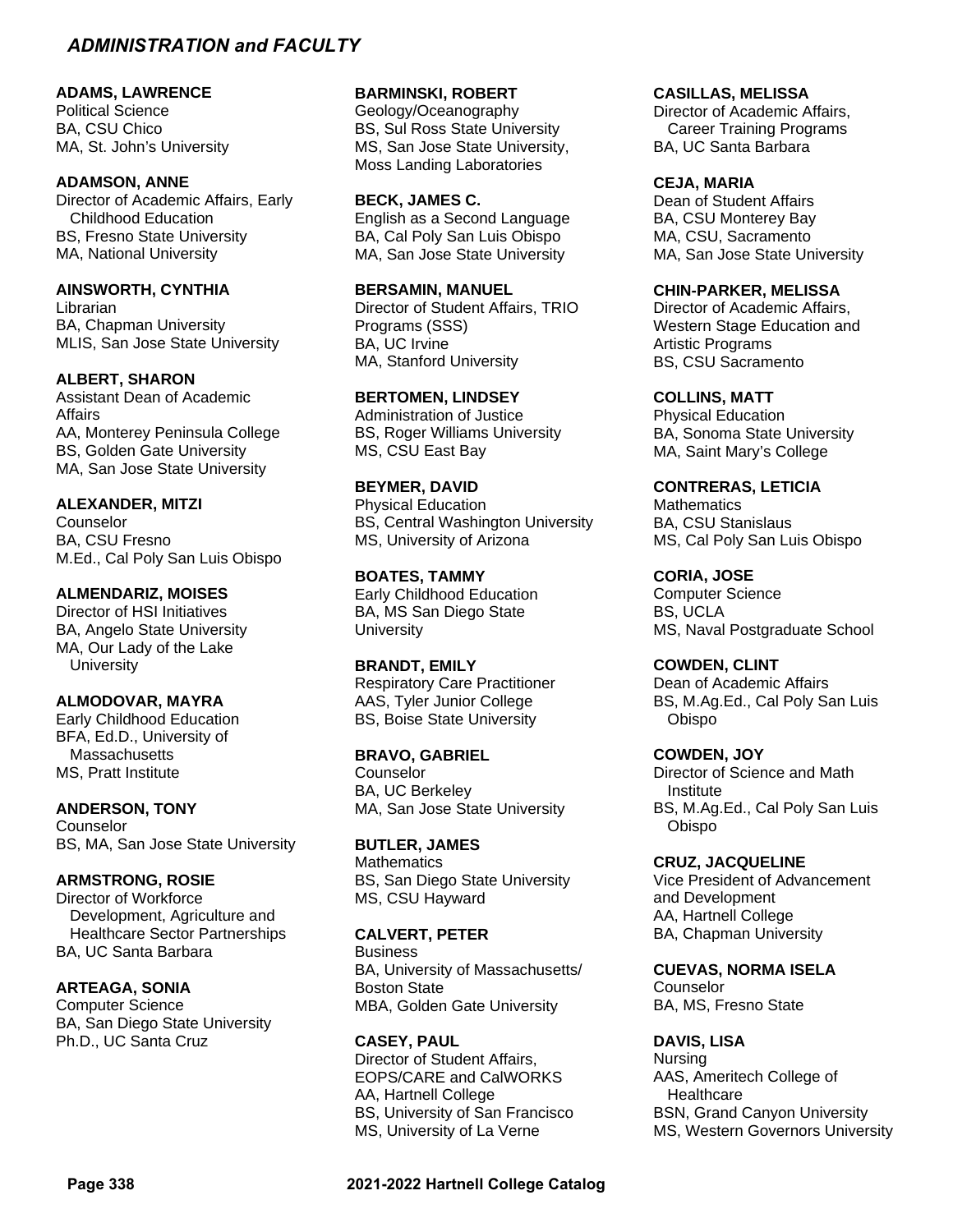**DEHART, MARK A.**  Diesel Technology BS, MBA, University of Phoenix

**DeJESUS-RILEY, ANN** History/Ethnic Studies BA, CSU Stanislaus MA, San Francisco State **University** 

**DEL REAL, MERCEDES**  Counseling/Career & Transfer Center Coordinator BA, UC Berkeley MA, San Jose State University

**DIAMOND, DENISE** Nursing BS, MS, Western Governors **University** 

**DIAZ, SERGIO Counselor** BA, MS, CSU Fresno

**EDELEN, ALICIA**  Psychology BA, CSU Northridge MA, San Francisco State **University** 

**EDENS, ALEXANDER Biology** BS, San Jose State University Ph.D., UC Santa Cruz

**EJAN, JIHAN**  Director of Academic Affairs, Teacher Pathway Program BA, UC Davis MS, San Francisco State **University** 

**ENTEKHABI, PARVIZ** Computer-Aided Design/ Engineering BS, MS, Murray State University

**ESCOTO, PEDRO**  Automotive Technology AS, Hartnell College

**ESPARZA-LUNA, CHRISTINA Economics** BA, UC Santa Barbara MBA, Monterey Institute of International Studies

**ESTRELLA, ELIZABETH** 

**Counselor** AA, Hartnell College BA, UC Santa Barbara M.Ed., San Diego State University Ed.D., University of LaVerne

**ETTINGER, STEVE Music** BA, UCLA MM, University of Oregon

**DAVIS, MICHAEL Welding** Hartnell College

**FATUZZO, LAURA Physics** BS, Gonzaga University MS, University of Oregon

**FLORES, JANET**  Spanish BA, MA, CSU Fresno

**FOLEY, BROOKSLEY**  Counselor BA, MA, San Jose State University

**GABRIEL, ASHLEY**  Physical Education BS, CSU Fresno MS, A.T. Still University

**GHOUS, MOSTAFA**  Dean of Academic Affairs AS, Modesto College BS, UC Santa Cruz MA, University of the Pacific

**GLAZIER, MARNIE**  Theatre Arts/ Communication **Studies** BA, MA, Trinity College MFA, University of Iowa Ph.D., Southern Illinois University

**GONZALEZ, ANA**  Director of Academic Affairs, South County Education Services BA, Stanford University MA, Golden Gate University

**GRAY, PETER**  English BA, University of San Diego Ph.D., SUNY Albany

# *ADMINISTRATION and FACULTY*

**GUERRERO, ALBAR IVAN** 

Physical Education AA, Hartnell College BS, CSU Northridge MS, Southern New Hampshire **University** 

**GUTIERREZ, EMILY**  Computer Science

BA, Chico State University MS, California State University, **Fullerton** M.Ed., Concordia University Irvine

**HARLEY, DIANE**  English/English as a Second

Language BA, University of Arizona MA, Arizona State University Ph.D., Indiana University of Pennsylvania

**HO, TANYA**  Respiratory Care Practitioner Program BA, Thompson Rivers University MA, CSU Long Beach

**HOBSON, CAROL Business** BS, Cal Poly Pomona MBA, Colorado State

**HOOPER, MICHAEL**  English BA, MA, San Francisco State **University** 

**HORNSTEIN, MELISSA Engineering BS. Rutgers University** MS, Ph.D., Massachusetts Institute of Technology

**HOUGH, JASON**  Communication Studies BA, Southwestern Oklahoma State **University** MS, John Brown University MA, Ed.D., University of Arkansas

**HUGHEY, JEFFERY R. Biology** BA, MA, Sonoma State University Ph.D., University of North Carolina, Chapel Hill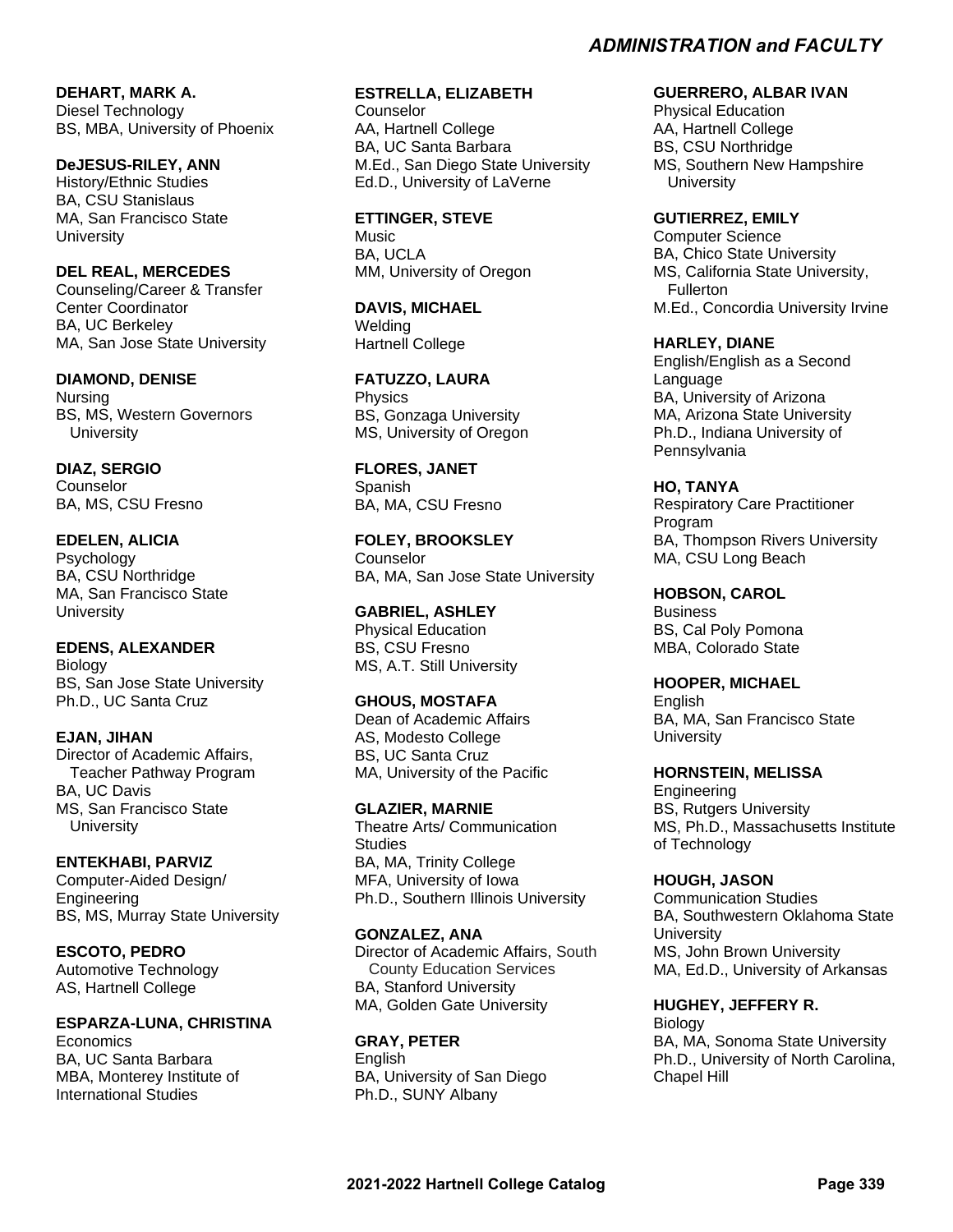#### **HUSSAIN, MOHAMMAD**

**Mathematics** BA, Albion College MS, University of Southern **California** M.Ed., Harvard University MBA, Columbia University

#### **JALOMO, ROMERO**

Vice President of Student Affairs BA, CSU Chico MPA, CSU Dominguez Hills Ph.D., Arizona State University

#### **JIMENEZ, HORTENCIA**

Sociology BA, MA, San Jose State University Ph.D., University of Texas at Austin

#### **JIMENEZ, MELVIN**

Academic Follow-Up Services Faculty AA, Rio Hondo Community College BA, UCLA M.Ed., San Diego State University

#### **JOHNSON, CARLA**

Dean of Student Affairs, Student **Success** BA, Biola University MS, CSU Fullerton

#### **JONES, FORREST**

**Agriculture** BS, MS, California Polytechnic State University

#### **KACZMAR, DEBRA**

Dean of Academic Affairs, Nursing & Allied Health BS, Southern Connecticut State **University** MS, San Jose State University Ph.D., University of Phoenix

#### **KING, CAROL**

English as a Second Language BA, UC Davis MA, University of Hawaii at Manoa

#### **LANKA, SUNITA**  English

BA, Andhra University MA, Ph.D., Osmania University

#### **LOCKE, KELLY**

**Mathematics** BA, Whitman College MS, Eastern Washington **University** DPA, Golden Gate University

#### **LOFMAN, BRIAN**

Dean of Institutional Planning, Research, and Effectiveness BA, University of Connecticut MA, MBA, UCLA Ph.D., University of Bradford

#### **LOPEZ, DANIEL**

Communication Studies BA, CSU Long Beach MS, Illinois State University

#### **LOPEZ, GABRIELA**

Counselor BA, MS, University of Southern **California** 

#### **MADRIGAL, MILLICENT**

**Counselor** BA, Rhode Island College MS, University of Rhode Island

#### **MANRIQUE, MIGUEL**

**Mathematics** BA, University of Southern California MA, UC Santa Cruz

#### **MARCIEL, JACOB**

Alcohol and Other Drugs BA, MSW, CSU Stanislaus

#### **MARQUEZ, MARIA**

Spanish AA, Hartnell College BA, UC Santa Cruz MA, San Jose State University

#### **MATSUNAGA, SACHIKO**

Dean of Academic Affairs BA, University of Oregon MA, Ph.D., University of Hawaii at Manoa

**MATSUSHITA-ARAO, YOSHIKO** Psychology BA, CSU Fresno M.Ed., Ph.D., UC Santa Barbara

#### **MATURINO,VALERIE**

**Counselor** BA, San Diego State University MS, University of La Verne

#### **MAYFIELD, MARGARET**

Head Librarian AA, Hartnell College BS, San Diego State University MA, San Jose State University MS, CSU East Bay

#### **McCARTHY, MICHAEL**

**Chemistry** BS, University of Puget Sound MS, University of Washington

#### **McCLARY, KELLEY**

**English** BA, UC Davis MFA, Naropa University

#### **McELHENIE, MATTHEW**

Emergency Medical Technology BS, California Polytechnic State **University** MS, Lewis University DPA, CA Baptist University

#### **MCKOWN, JOEL**

BA, UC Santa Cruz MA, San Jose State University

#### **MENDOZA-LEWIS, RHEA**

English BA, MA, UC Santa Barbara

#### **MENDOZA-WENGER, VIOLETA**

**Counselor** BA, CSU Monterey Bay MA, San Jose State University

#### **MOORHOUSE,JENNIFER**

**Mathematics** BA, University of Michigan – Flint Ph.D., University of Virginia

### **MOSS, CHRIS**

**Mathematics** BA, MA, UC Santa Cruz

#### **MOTH, PIMOL**

Physics/Astronomy BA, UC Berkeley MS, Ph.D., University of Florida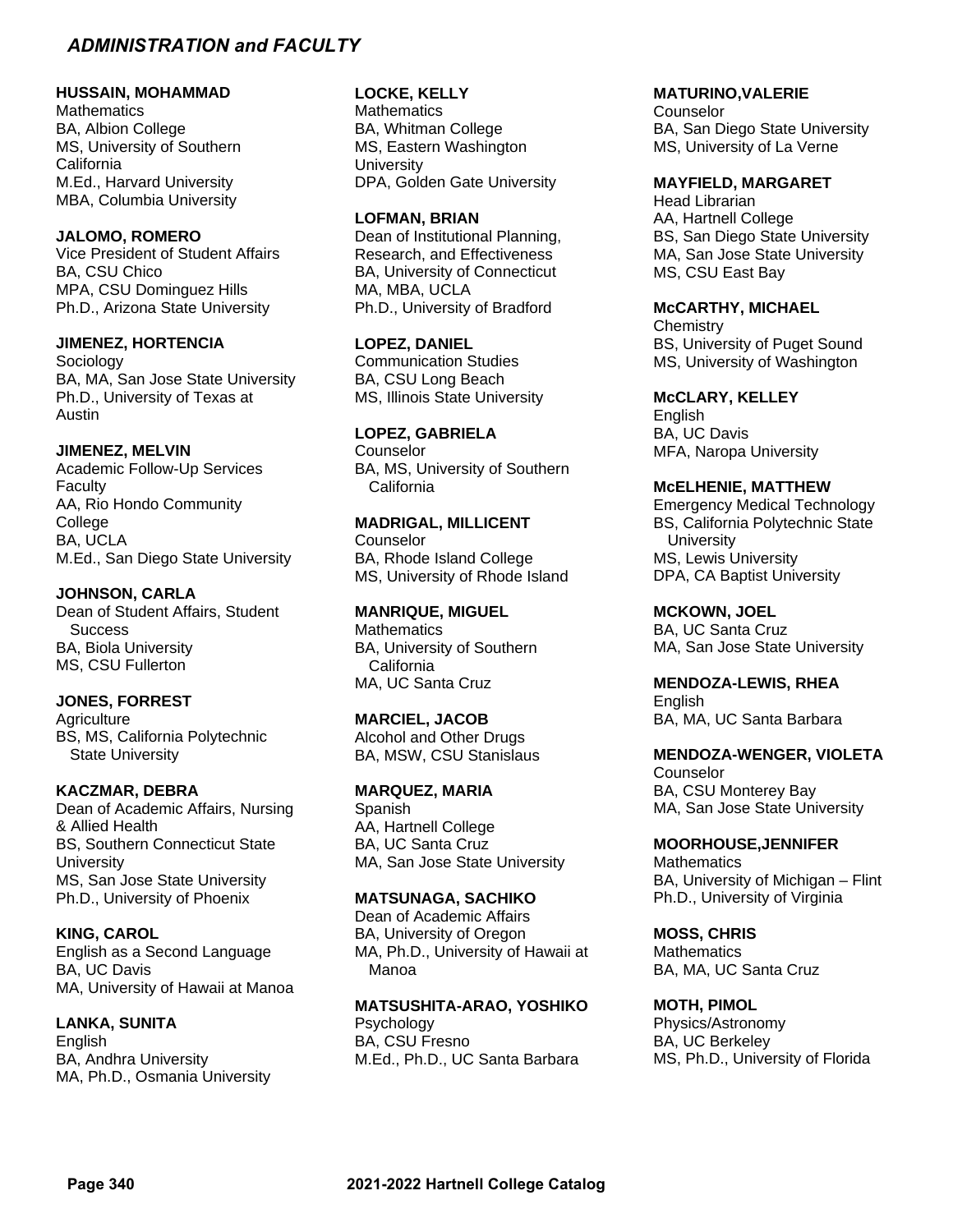#### **O'DONNELL, CHERYL**

Computer Information Systems BS, Cal Poly San Luis Obispo MS, Louisiana State University MS, CSU Hayward

#### **ORTEGA, DANIEL**

Physical Education BA, San Jose State University MSS, United States Sports Academy

#### **PACHECO, SAMUEL**

History BA, San Jose State University MA, CSU Hayward

#### **PALMER, BRIAN**

**Mathematics** BA, MA, UC Santa Cruz

#### **PANGGAT, ROSSER**

Biology BS, University of the Philippines MD, De La Salle University

#### **PASQUALE, NICHOLAS**

**Mathematics** BA, BS, Boston University MA, Sacramento State University

#### **PEDROZA, JAMIE**

Physical Education BS, MA, CSU Monterey Bay

#### **PEREGRIN, MICHELE**

Director of Grants Development BA, UCLA MA, New York University

#### **PEREZ, DANIEL**

**English** BA, San Jose State University MA, University of San Francisco

#### **PEREZ, JOHN**

**Mathematics** AS, Cabrillo College BS, San Jose State University MS, Drexel University

#### **PERKINS, GREGORY**

**Mathematics** BA, CSU Fresno MA, UC Santa Barbara

#### **PETERS, MICHELLE**

Director of Student Affairs, DSPS BA, University of Iowa M.Ed., St. Ambrose University

#### **PETERSEN, DANIEL**

English AB, UC Berkeley MA, San Francisco State **University** 

#### **PHILLIPS, DAVID**

Vice President of Information and Technology Resources BS, University of Phoenix MBA, Western Governors **University** 

#### **PLUMB, MEAGAN**

English BA, UC Berkeley MA, San Francisco State **University** 

#### **RAYAPPAN, MARY**

**Mathematics** BS, MS, University of Madras MBA, Indira Gandhi University Ph.D., Indian Institute of Science

#### **REYES, NANCY**

**Counselor** BA, UC Berkeley MA, San Jose State University Ed.D., San Francisco State **University** 

#### **ROCHA-TABERA, HERMELINDA**

Early Childhood Education/Ethnic Studies BA, MS, San Diego State **University** 

#### **RODRIGUEZ, HEATHER**

**Counselor** BA, National University MA, Point Loma Nazarene **University** 

**RODRIGUEZ, JOSE VALENTIN**  Diesel Technology AA, Hartnell College

#### **RODRIGUEZ, LESHA**

Digital and Visual Arts BA, UC Santa Cruz MA, UC San Diego

#### **RODRIGUEZ, RAUL**

Interim Superintendent/President BA, Bowling Green State **University** MA, Fairfield University Ph.D, University of Santa Cruz

#### **RUSTAD, EMILY**

**Agriculture** BS, Michigan State University Ph.D., UC Davis

#### **SANCHEZ, JORGE**

Anthropology BA, UCLA MA, San Diego State University Ph.D., El Colegio de Michoacan, **Mexico** 

#### **SCHUR-BEYMER, NANCY**

Nursing AA, Saddleback College BS, UC Irvine MSN, CSU Dominguez Hills

#### **SCOTT, DANIEL**

Director of Public Safety and Emergency Management BA, MA, Fresno Pacific University

#### **SINGH, JAINESH**

Director of Academic Affairs, Student Academic Support BS, CSU Monterey Bay MA, Brandman University Ed.D., CSU Sacramento

#### **SOTO, ANDREW**

Philosophy BA, University of the Pacific M.Ed., Ph.D., Texas A&M **University** 

#### **STEPHENS, DEBORAH**

Librarian BA, UC Santa Cruz MLIS, San Jose State University

#### **STEPHENS-CARRILLO, JULIE**

Director of Academic Affairs (K-12 STEM Program) BS, CSU Fresno MS, Walden University

#### **STORM, LISA**

Administration of Justice BA, UC Davis JD, Hastings College of Law